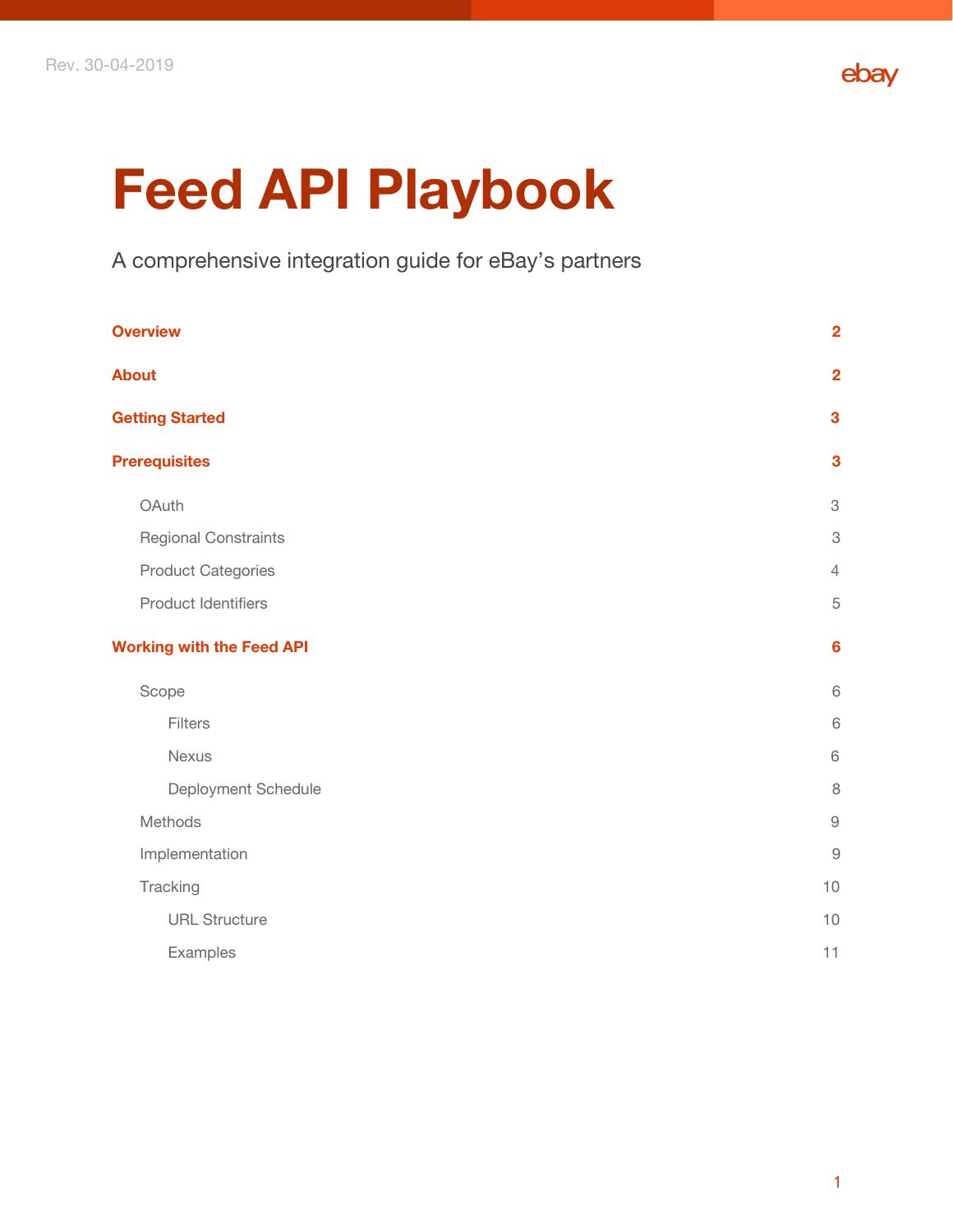

## **Overview**

The playbook at hand shall provide EPN partners with a brief guideline on how to integrate with eBay's modern Feed API. It provides an overview of processual requirements, guidelines on how to use and integrate it and more.

## **About**

The Feed API is by far the most resource-efficient interface to access the more than a billion eBay listings globally, as it allows partners to retrieve big chunks of structured listing data and regular updates with very few API calls.

It is designed as an alternative feed source to the Item Feed files provided as direct downloads via eBay's Partner Network platform. The new feeds provide major improvements in terms of accessibility, compatibility, and quality compared to the legacy Item Feeds.

Although the general format by how eBay listings are exposed has been retained due to the fundamental architecture of eBay's marketplace.

Below is an overview of the most important differences between the Feed API and the older EPN feeds:

<span id="page-1-0"></span>

|                                   | <b>EPN Feed</b> | <b>Feed API</b> |
|-----------------------------------|-----------------|-----------------|
| Download via EPN Portal           |                 |                 |
| Automatic Download via Interface  |                 |                 |
| Download Files in Chunks          |                 |                 |
| <b>Full/Weekly Feed Available</b> |                 |                 |
| Daily Feed Available              |                 |                 |
| <b>Hourly Feed Available</b>      |                 |                 |
| <b>URLs Included</b>              |                 |                 |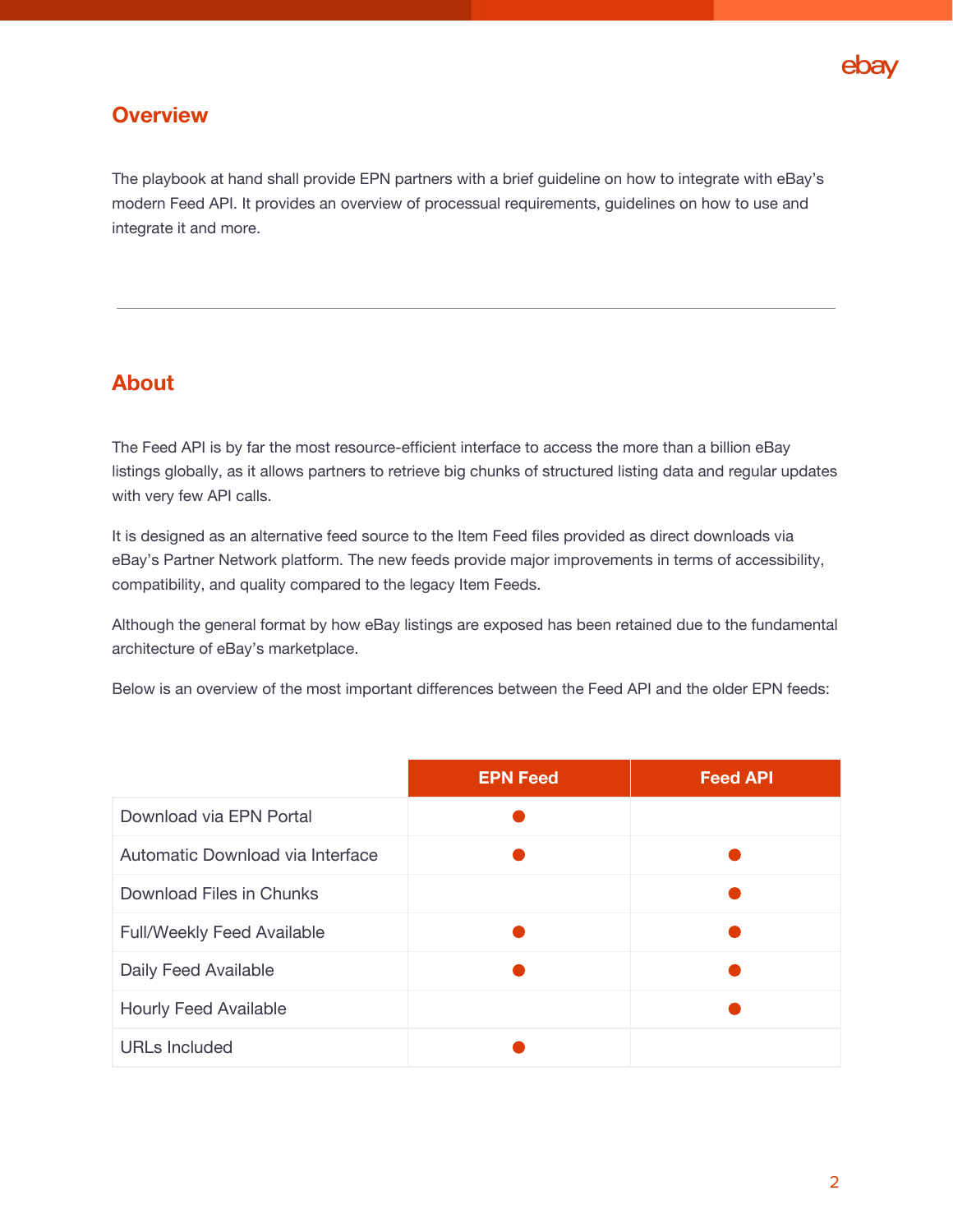

# **Getting Started**

The basic requirements to access the Feed API are as follows:

- Registered eBay Partner Network (EPN) publisher account see [https://epn.ebay.com](https://epn.ebay.com/)
- Registered eBay Developer Program (EDP) account see <https://developer.ebay.com/api-docs/static/creating-edp-account.html>
- Access request submitted to your account manager, containing:
	- EPN publisher account or campaignId
	- EDP account AppId & DevId of the respective keyset see <https://developer.ebay.com/my/keys>
	- OAuth2.0 scope required Feed API: [https://api.ebay.com/oauth/api\\_scope/buy.item.feed](https://api.ebay.com/oauth/api_scope/buy.item.feed)

# **Prerequisites**

## **OAuth**

All eBay REST APIs use the OAuth 2.0 protocol for application and user authorization. You must provide a valid access token for each request you make to the eBay REST interfaces. OAuth access tokens verify to eBay that a request is coming from a valid application and that the application has the correct scope to carry out the requests.

<span id="page-2-0"></span>More at <https://developer.ebay.com/api-docs/static/oauth-tokens.html>

## **Regional Constraints**

The new Feed API doesn't support all eBay marketplaces, but we do steadily assess additional regions to add. Please have a look at the list of supported marketplaces to verify the suitability of the Feed API for your integration.

Supported marketplaces are listed at <https://developer.ebay.com/api-docs/buy/static/ref-marketplace-supported.html>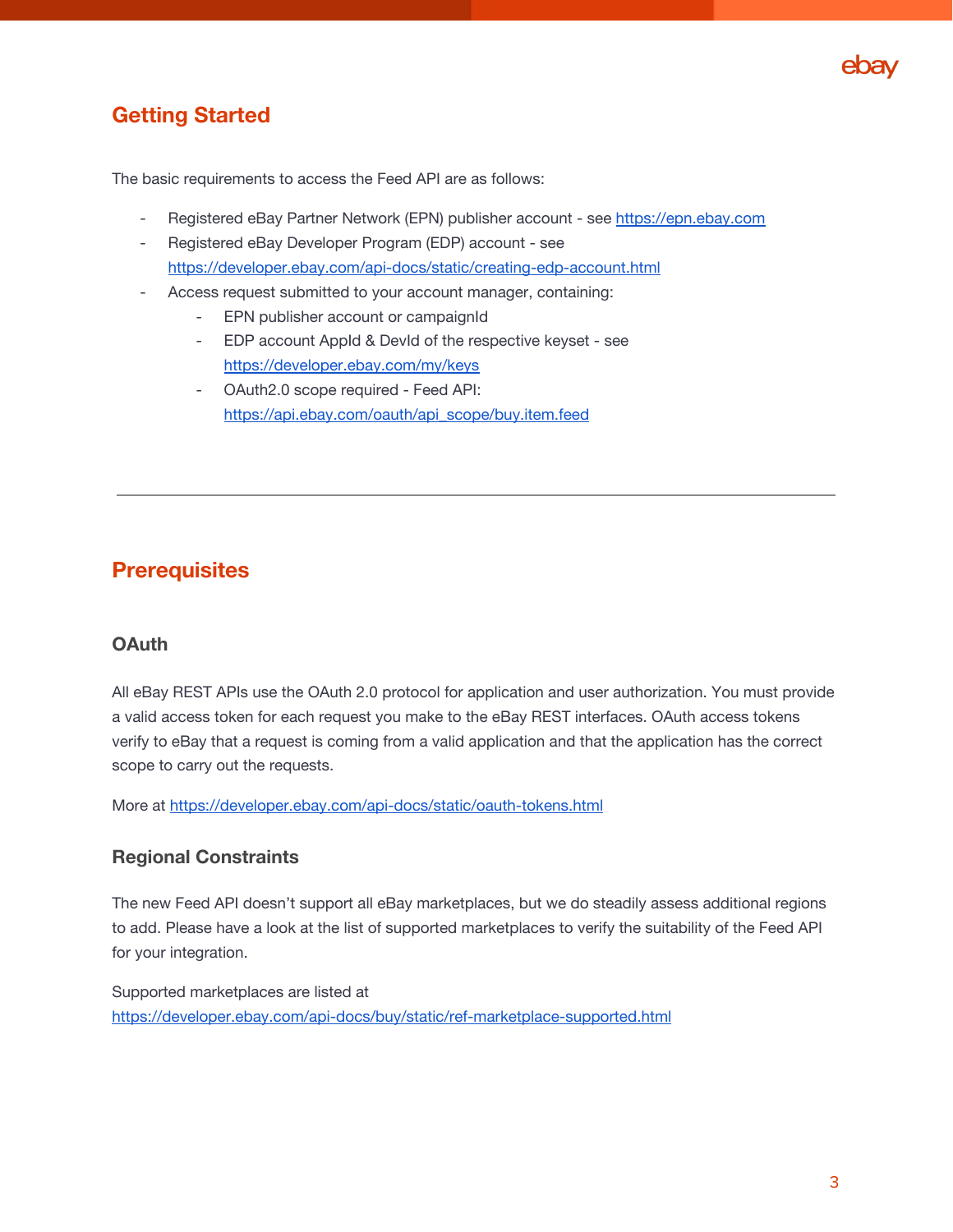

## **Product Categories**

To be able to fit eBay listings into your own taxonomy, it's highly recommended to implement a product category matching process. eBay's Taxonomy API provides you with access to individual category trees for each eBay marketplace.

eBay's product category tree consists of the following core elements relevant for a qualitative matching:

- categoryTreeId
	- identifies the respective marketplace
- categoryTreeVersion
	- identifies the current version and determines if you'll have to update the matching
- categoryId
	- a unique id that identifies a certain product category in the category hierarchy for a given marketplace
- categoryName
	- name of the respective category
- categoryTreeNodeLevel
	- category level within the complete category tree
- leafCategoryTreeNode
	- indicates if the respective category is located on the leaf level of the category tree

To fit a listing into your taxonomy you'll have to match eBay's current category tree structure, preferably by starting with the root or the L1 categories, through as many levels as possible. Every listing record provided by the Feed API provides a leaf categoryId, which can be located on any tree level between L2 and  $Ln$ .

This approach can help with certain integration approaches to augment one's product catalog independently of the availability of generic product identifiers, like GTIN or Brand/MPN. Furthermore, a proper taxonomy matching also helps to strengthen a product identifier based matching process, as the combination of category and productId can help to identify false-positive matchings.

More at <https://developer.ebay.com/api-docs/commerce/taxonomy/overview.html>

#### **Product Identifiers**

eBay tries to break all possible properties of a listing down to a single identifier, to be able to unambiguously identify the product sold through that eBay listing. That identifier is simply called eBay Product Identifier or EPID and it allows you to match a listing to a product that is already part of your taxonomy, with a high degree of accuracy.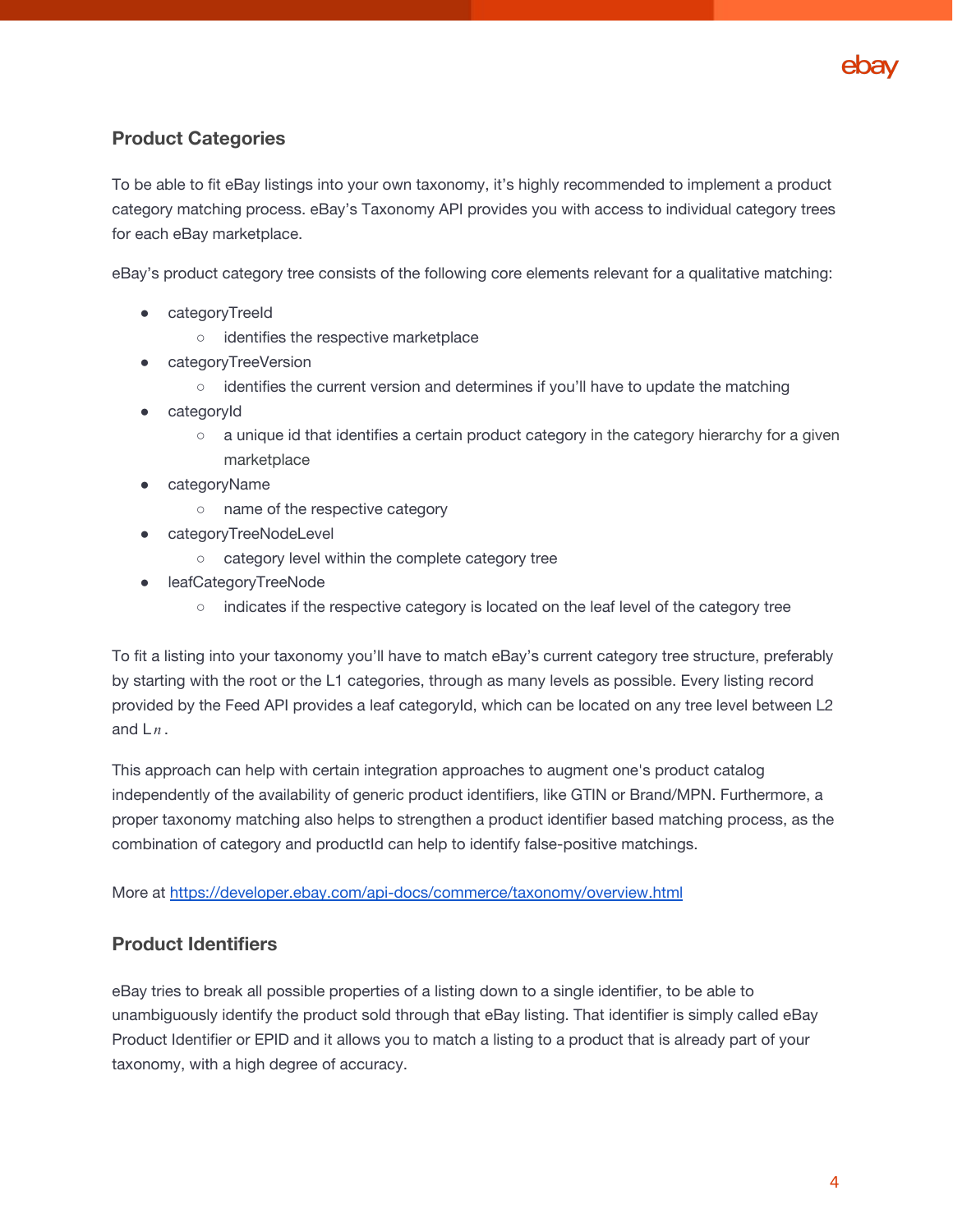

It is highly recommended to use the EPID in conjunction with other product identifiers as it covers many more listings than GTIN or MPN/Brand identifiers do. It also allows you to speed up the feed import process for new listings whose EPID is already matched to your taxonomy.

Your current taxonomy should receive a horizontal extension on the product level to incorporate the EPID, as depicted in the following example:

## **Samsung Galaxy S9 SM-G960 - 64GB - Midnight Black**

| <b>BRAND</b> | <b>MPN</b>    | GTIN <sub>1</sub> | GTIN <sub>2</sub> | <b>EPID</b> | <b>EBAY</b><br><b>CATEG ID</b> |
|--------------|---------------|-------------------|-------------------|-------------|--------------------------------|
| Samsung      | SMG960UZKAXAA | 0887276246529     | <b>NaN</b>        | 243315735   | 9355                           |
| Samsung      | SMG960UZKASPR | 0887276245966     | <b>NaN</b>        | 243389193   | 9355                           |
| Samsung      | SMG960UZKAVZW | 0887276244198     | <b>NaN</b>        | 243306786   | 9355                           |

Making use of the EPID is also recommended because it allows you to enrich your product catalog with product details provided by eBay.

Once an EPID is matched with one of your products, you won't have to try different identifiers, such as GTIN (EAN, UPC or ISBN) or Brand/MPN to access eBay's [Catalog](https://developer.ebay.com/api-docs/commerce/catalog/overview.html) API. Instead, you will always use the corresponding EPID to request additional product details.

It's also used for eBay's new [Marketing](https://developer.ebay.com/api-docs/buy/marketing/resources/methods) API and allows for a product-based search on eBay's marketplaces with help of the [Browse](https://developer.ebay.com/api-docs/buy/browse/overview.html) API.

More on the mentioned APIs:

Catalog API - <https://developer.ebay.com/api-docs/commerce/catalog/overview.html>

Marketing API - <https://developer.ebay.com/api-docs/buy/marketing/overview.html>

Browse API - <https://developer.ebay.com/api-docs/buy/browse/overview.html>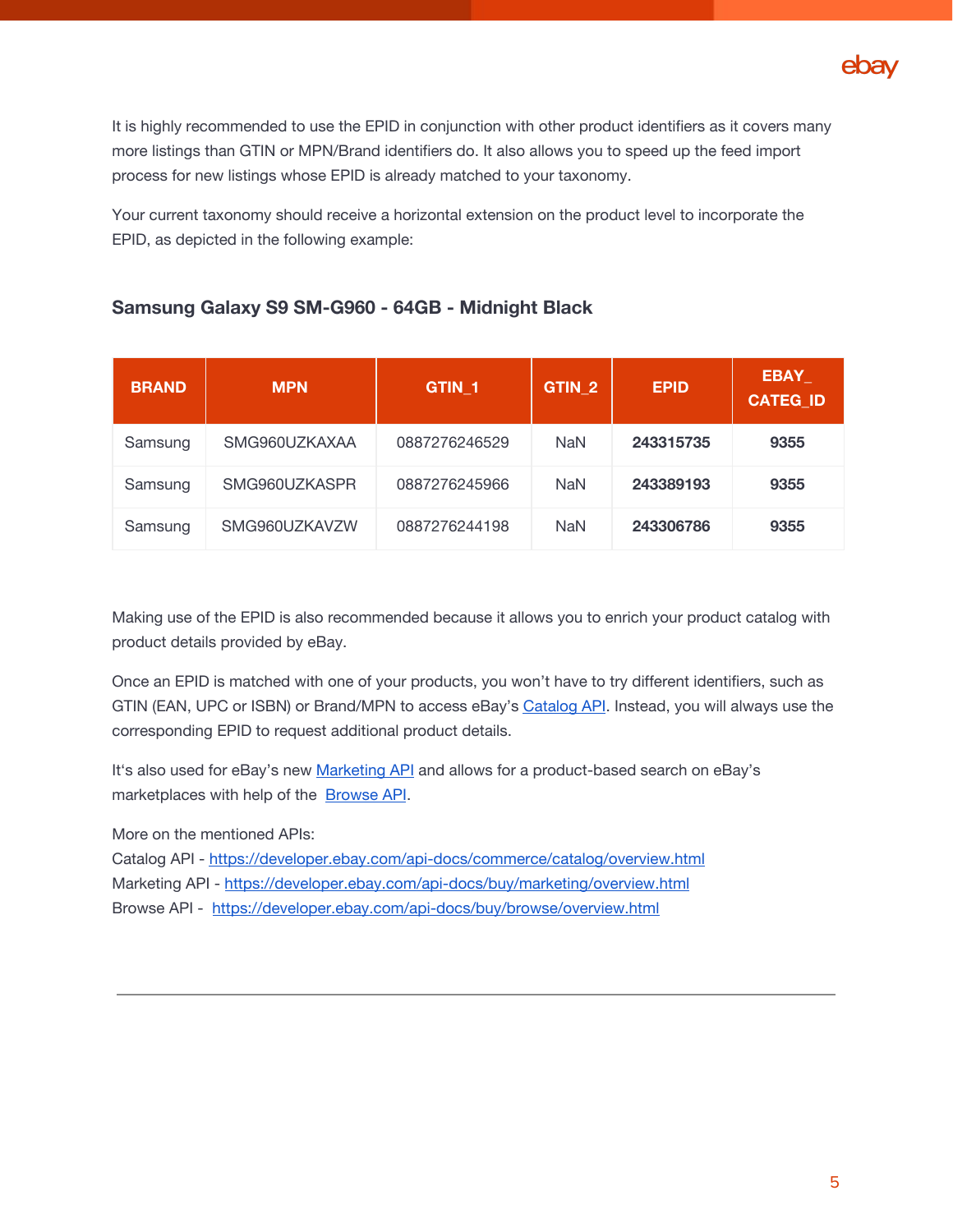

# **Working with the Feed API**

#### **Scope**

By default, data feeds provided by the Feed API do cover three different scopes:

- NEWLY\_LISTED
	- All listings *added* to a certain L1 category on a specific date.
	- Also called "Daily (Incremental) Feed"
	- Updates available about every 24 hours
- **•** ALL\_ACTIVE
	- All listings *active* within a certain L1 category
	- Also called "Weekly Bootstrap Feed"
	- Updates available about every 7 days
- HOURLY
	- All listings *changed* within a certain L1 category through a specific hour
	- Also called "Hourly Snapshot Feed"
	- o Updates available about every 60 minutes

#### **Filters**

Certain item filters are applied to all data feeds that cannot be altered by your application.

More details about the applied filters are available at <https://developer.ebay.com/api-docs/buy/static/api-feed.html#feed-filters>

#### **Nexus**

The standard approach for implementing (see chap. Implementation) the Feed API follows a schema that covers all three scopes. The combination is key for keeping listing details updated without having to rely on real-time APIs.

The coherence between the three scopes can be described as layers that complement each other.

- The weekly (bootstrap) feed provides the base or bootstrap of listings every week. **It can alternatively be imported just once to build a foundation of currently available items.**
- The daily (incremental) feed provides only new listings added on a given day during the week.
- The hourly (snapshot) feed provides updates to the bootstrap and daily feed.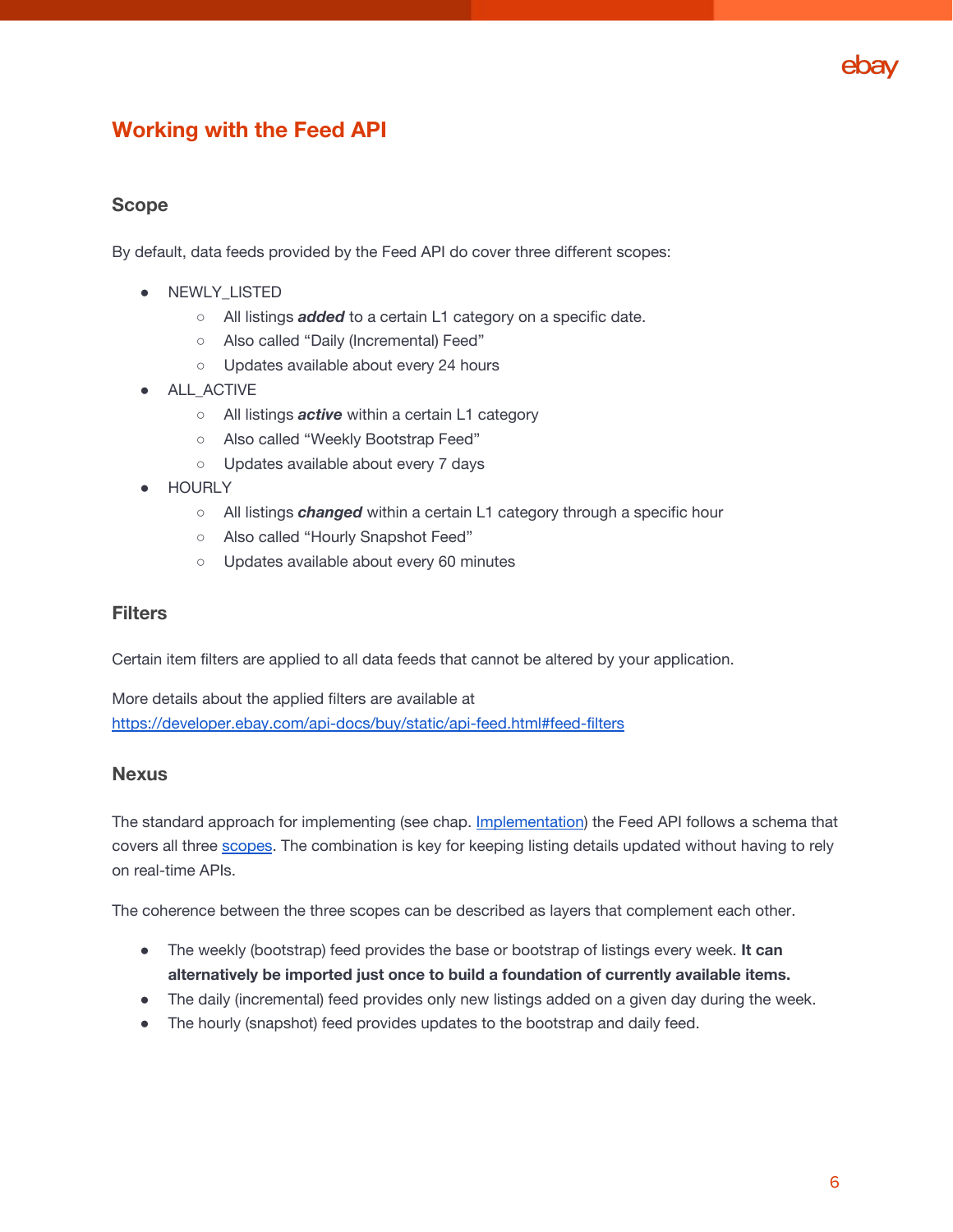

| Weekly<br><b>Bootstrap</b><br>Feedback | Week 1 to 52                       |                             |               |                                     |           |    |           |           |     |           |                                    |                                    |               |                                    |           |    |    |    |           |           |
|----------------------------------------|------------------------------------|-----------------------------|---------------|-------------------------------------|-----------|----|-----------|-----------|-----|-----------|------------------------------------|------------------------------------|---------------|------------------------------------|-----------|----|----|----|-----------|-----------|
| Daily<br>Incremental<br>Feed           |                                    |                             | <b>Sunday</b> |                                     | <b>Mo</b> | Tu | <b>We</b> | <b>Th</b> | Fr. | <b>Sa</b> |                                    |                                    | <b>Sunday</b> |                                    | <b>Mo</b> | Tu | We | Th | <b>Fr</b> | <b>Sa</b> |
| <b>Hourly</b><br>Snapshot<br>Feed      | 00:00<br>to<br>00:59<br><b>UTC</b> | 01:00<br>to<br>01:59<br>UTC | $\sim$        | 23:00<br>to.<br>23:59<br><b>UTC</b> |           |    |           |           |     |           | 00:00<br>to<br>00:59<br><b>UTC</b> | 01:00<br>to<br>01:59<br><b>UTC</b> | 1.11          | 23:00<br>to<br>23:59<br><b>UTC</b> |           |    |    |    |           |           |

*Figure 1: Schema of the Feed APIs layered approach*

Despite its complementary nature, the approach leaves the door open for a real-time extension based on eBay's REST APIs.

It's generally feasible to retrieve (near) real-time updates for items via eBay's Browse API, but it's highly recommended to use the Feed API as a foundation for that approach due to the very high number of listings available on eBay.



*Figure 2: Schema of a Browse API real-time extension*

## **Deployment Schedule**

Combining all three scopes isn't straightforward. All data feeds require processing time and their deployment schedule underlies a certain delay that differs for every scope.

- NEWLY\_LISTED (Daily Feed)
	- Updates available about every 24 hours
	- **○** Earliest availability typically at 09:00 AM MST (16:00 UTC)
	- Deployment delay typically 48 to 72 hours
- **●** ALL\_ACTIVE (Weekly Feed)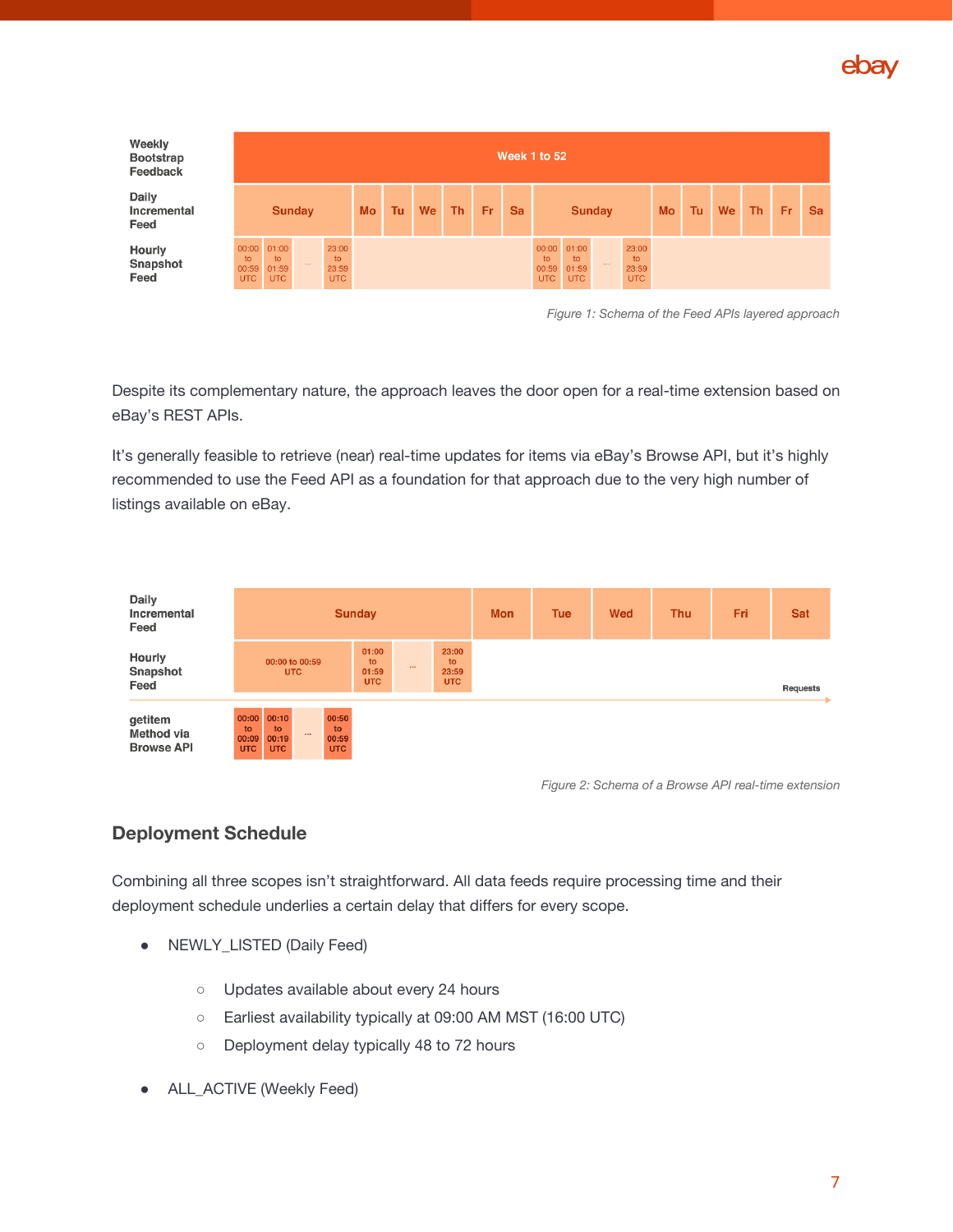

- Updates available about every 7 days
- Earliest availability typically on Wednesday 02:00 AM MST (09:00 UTC)
- Deployment delay typically 96 hours
- **HOURLY (Hourly Feed)** 
	- Updates available about every 60 minutes
	- Earliest availability typically every full hour
	- Deployment delay typically 2 hours



*Figure 3: Schema of the Weekly and Daily Feed deployment delays*



*Figure 4: Schema of the Hourly Feed deployment delay*

#### **We do strongly advise you to implement your code to handle all delays generously, as they are approximate values and may vary under different circumstances.**

Please note that dates and times are declared differently between the [getItemFeed](https://developer.ebay.com/api-docs/buy/feed/resources/item/methods/getItemFeed#uri.date) and the [getItemSnapshotFeed](https://developer.ebay.com/api-docs/buy/feed/resources/item_snapshot/methods/getItemSnapshotFeed#uri.snapshot_date) methods when working with the Feed API.

The latter one is only accepting dates and times expressed according to **ISO [8601](https://www.w3.org/TR/NOTE-datetime)** and is based on UTC. To be precise, only the following formats are supported:

● YYYY-MM-DDThh:00:00.000Z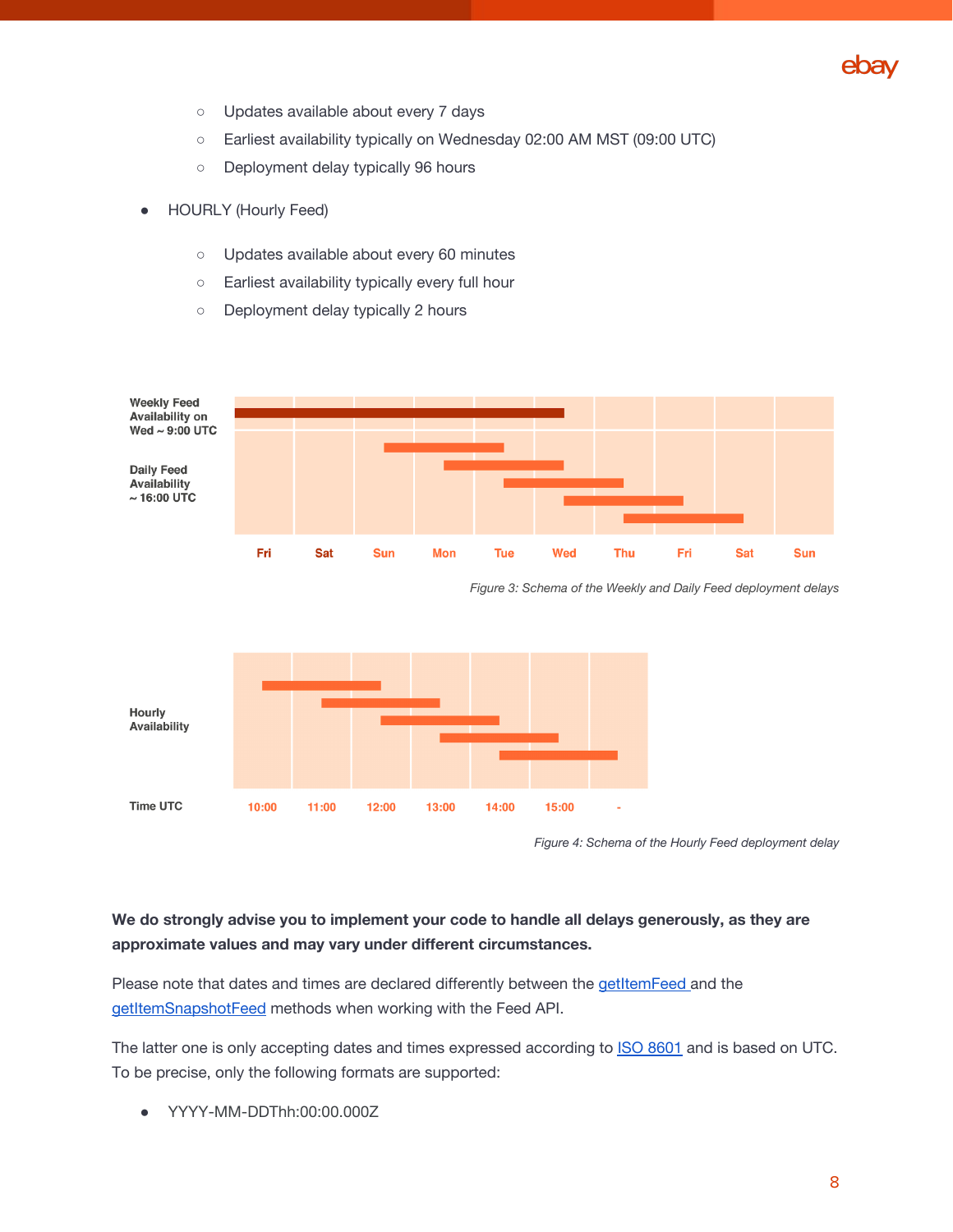

- YYYY-MM-DDThh:mm:ss
- YYYY-MM-DDThh:mm:ssZ

In comparison, the getItemFeed method requires just a simple "yyyyMMdd" format and is declared as MST (Mountain Standard Time).

#### **Methods**

The documentation of all supported Feed API methods can be found at: <https://developer.ebay.com/api-docs/buy/feed/resources/methods>

It is best practice to combine all available methods for the purpose of integrity, currentness, and efficiency. Yet, all methods provide datasets that can be processed independently of the other methods for example by augmenting the data with details queried via **[Browse](https://developer.ebay.com/api-docs/buy/browse/resources/methods) API** and/or [Catalog](https://developer.ebay.com/api-docs/commerce/catalog/overview.html) API.

#### **Implementation**

All data feeds provided by the Feed API contain certain identifiers, like the mandatory itemId and categoryId or the optional GTIN/MPN or EPID, which are all fully compatible with eBay's other RESTful APIs.

The Feed API, therefore, offers eBay's partners a flexible integration path. It can be used as a standalone service or in combination with other resources, like our real-time APIs.

The eBay Developer Program is additionally offering a Java-based Feed API SDK available at Github: <https://github.com/eBay/FeedSDK>

For more details on how to integrate with the Feed API please have a look at the comprehensive implementation guidelines available at <https://developer.ebay.com/api-docs/buy/feed/static/overview.html>

#### **Tracking**

As EPN publisher you will want to advertise all eBay listings on your website with proper tracking links. Most EPN tools, and the REST APIs are capable of dynamically exposing individual tracking links for your EPN account.

However, the Feed API is not providing tracking links and you might have to construct them yourself.

#### **URL Structure**

When solely working with the Feed API, you'll have to follow a certain schema, to make your eBay advertisements trackable.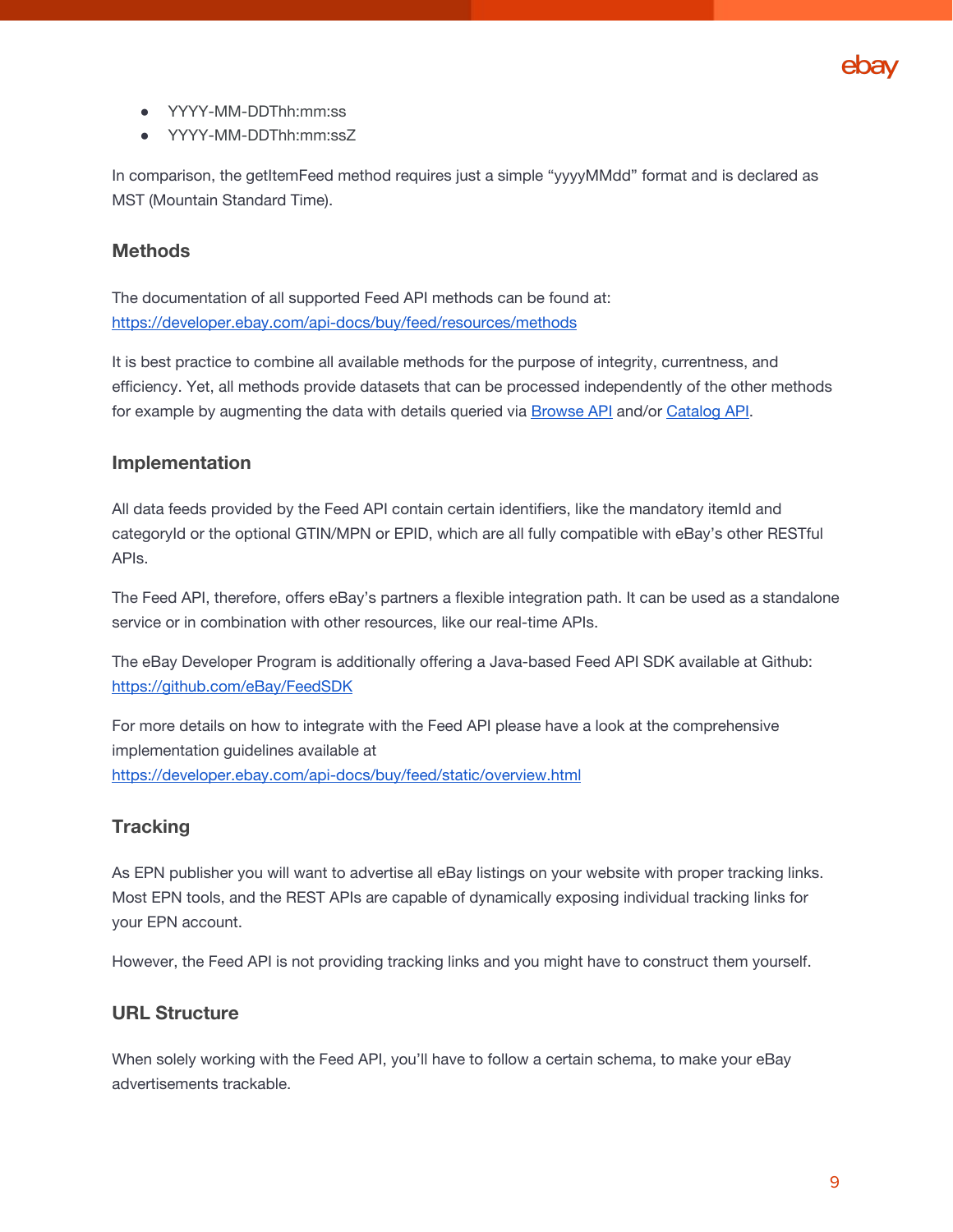

#### **1. Rover**

- a. All tracking links point to the same primary URL structure: [https://rover.ebay.com/rover/1/\[ROTATION-ID\]/1?campid=\[EPN-CAMPAIGN-ID\]&customid=\[SU](https://rover.ebay.com/rover/1/[ROVER-ID]/1?campid=[EPN-CAMPAIGN-ID]&customid=[SUBID]&toolid=10050&mpre=[TARGET) [BID\]&toolid=20006&mpre=\[TARGET](https://rover.ebay.com/rover/1/[ROVER-ID]/1?campid=[EPN-CAMPAIGN-ID]&customid=[SUBID]&toolid=10050&mpre=[TARGET)]
- b. Parameters:

| [ROTATION-ID]  | The rotation Id fitting the [TARGET] marketplace |
|----------------|--------------------------------------------------|
| [EPN-CAMPAIGN] | Your individual EPN campaign Id                  |
| [SUBID]        | Your optional sub Id                             |
| [TARGET]       | The target URL (see next                         |

- c. List of relevant marketplaces and respective rotation Ids:
	- eBay US 711-53200-19255-0 ● eBay CA 706-53473-19255-0 ● eBay ES 1185-53479-19255-0 ● eBay FR 709-53476-19255-0 ● eBay IT 724-53478-19255-0 ● eBay UK 710-53481-19255-0 ● eBay NL 1346-53482-19255-0 ● eBay DE 707-53477-19255-0 eBay AT 5221-53469-19255-0
	- eBay CH 5222-53480-19255-0

#### **Please note:**

The Feed API is currently only providing items of certain marketplaces, listed under [Regional](https://developer.ebay.com/api-docs/buy/static/ref-marketplace-supported.html) [Constraints](https://developer.ebay.com/api-docs/buy/static/ref-marketplace-supported.html). Many items listed on those marketplaces are eligible for cross border trade and can be shipped to customers from other countries though.

In case your customers are located in a country listed above, make use of the corresponding top-level domain and rotation Id to redirect them to their local eBay marketplace.

#### **2. Target**

- a. The target URL is the secondary (URL-encoded) URL structure and replaces the [TARGET] placeholder of the primary rover URL [https://www.ebay.\[TLD\]/itm/\[LISTING-ID\]?var=\[VARIATION-ID\]](https://www.ebay.de/itm/[ITEM-ID]?var=[VARIATION-ID)
- b. Parameters: